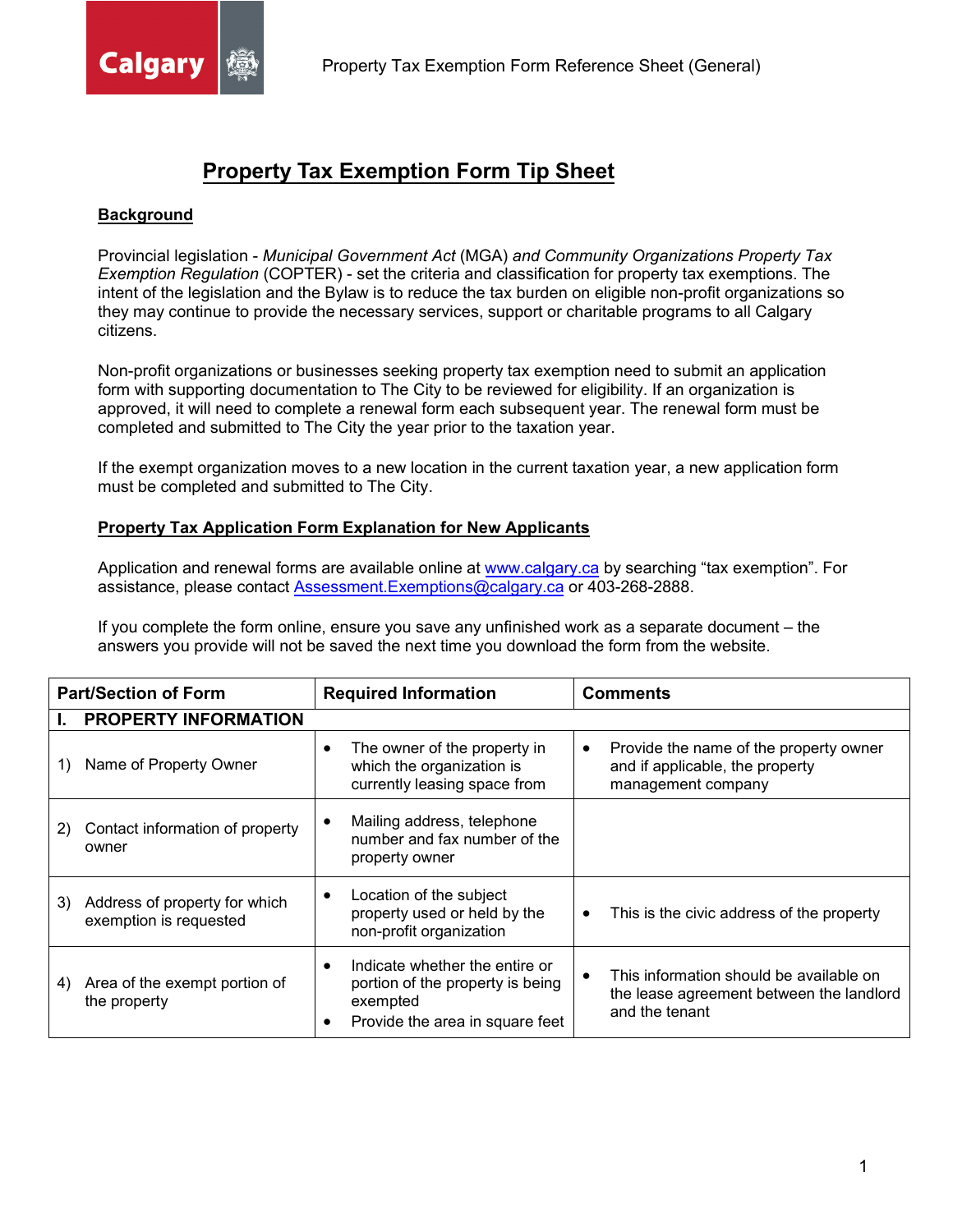| Lease, licence, or permit<br>5)                                                                                   | Indicate whether the facility is<br>$\bullet$<br>under a lease, licence or<br>permit                                                                     | Provide a copy of the lease or contract.<br>$\bullet$<br>If the agreement is extensive, we require<br>only the following parts of the lease:<br>$\circ$ Names of the parties<br>Terms of lease<br>$\circ$<br>Square footage of the space<br>$\circ$<br>Rent information<br>$\circ$<br>Any part of lease that refers to<br>$\circ$<br>property tax exemption<br>Signatory of the parties involved<br>$\circ$                                                                                                                                                                                                                                      |  |  |  |
|-------------------------------------------------------------------------------------------------------------------|----------------------------------------------------------------------------------------------------------------------------------------------------------|--------------------------------------------------------------------------------------------------------------------------------------------------------------------------------------------------------------------------------------------------------------------------------------------------------------------------------------------------------------------------------------------------------------------------------------------------------------------------------------------------------------------------------------------------------------------------------------------------------------------------------------------------|--|--|--|
| Purpose of organization<br>6)                                                                                     | Description of the property use                                                                                                                          | Please be specific with respect to the<br>٠<br>different uses of the property<br>Examples: administration, fund raising,<br>$\bullet$<br>meeting rooms, different recreational uses<br>Provide a map of the area and the<br>$\bullet$<br>different uses that takes place in each<br>section - hand drawn is acceptable                                                                                                                                                                                                                                                                                                                           |  |  |  |
| Will the organization be in the<br>7)<br>location for the applicable<br>taxation year                             | Please check either Yes or No.<br>$\bullet$<br>If yes please indicated whether<br>٠<br>or not the lease states the<br>occupancy and termination<br>date. | Note down the occupancy and termination<br>date if it is not stated in the lease<br>provided.<br>If the organization is moving during the<br>$\bullet$<br>applicable taxation year, a new<br>application form will have to be completed<br>for the new location.                                                                                                                                                                                                                                                                                                                                                                                 |  |  |  |
| 8)<br>Is any portion of the area<br>described in #6 occupied or<br>used by another organization or<br>individual? | Please check either Yes or No.<br>٠<br>If "Yes" provide the contact<br>٠<br>information of the<br>organization/business and<br>describe their activities | If the organization is subleasing a portion<br>$\bullet$<br>of their property to a taxable business, the<br>portion of space subleased will be<br>changed to taxable for both property and<br>business.<br>Please provide a copy of the sublease.                                                                                                                                                                                                                                                                                                                                                                                                |  |  |  |
| What type of building is the<br>9)<br>association located?                                                        | Please check the applicable<br>$\bullet$<br>building type                                                                                                | The type of building is in related to the main<br>use of the building.<br>Retail building type: Similar to that of a<br>strip mall, or a shopping center.<br><b>Office building: Building of mainly office</b><br>spaces<br>Residential: multi-residential buildings, or<br>$\bullet$<br>single family residential properties<br>Special Use: is a building built<br>$\bullet$<br>specifically for the use of the property,<br>and cannot be easily converted into a<br>different property use. (e.g. aviary)<br>Warehouse<br>$\bullet$<br><b>Other:</b> if none of the above applies<br>please check this box and specify the<br>building type. |  |  |  |
|                                                                                                                   | <b>II. Business Premises Information</b>                                                                                                                 |                                                                                                                                                                                                                                                                                                                                                                                                                                                                                                                                                                                                                                                  |  |  |  |
| Name of Business Owner<br>1)                                                                                      | Name of organization applying<br>$\bullet$<br>for tax exemption                                                                                          | The organization occupying the space is<br>considered to be the business owner.                                                                                                                                                                                                                                                                                                                                                                                                                                                                                                                                                                  |  |  |  |
|                                                                                                                   |                                                                                                                                                          |                                                                                                                                                                                                                                                                                                                                                                                                                                                                                                                                                                                                                                                  |  |  |  |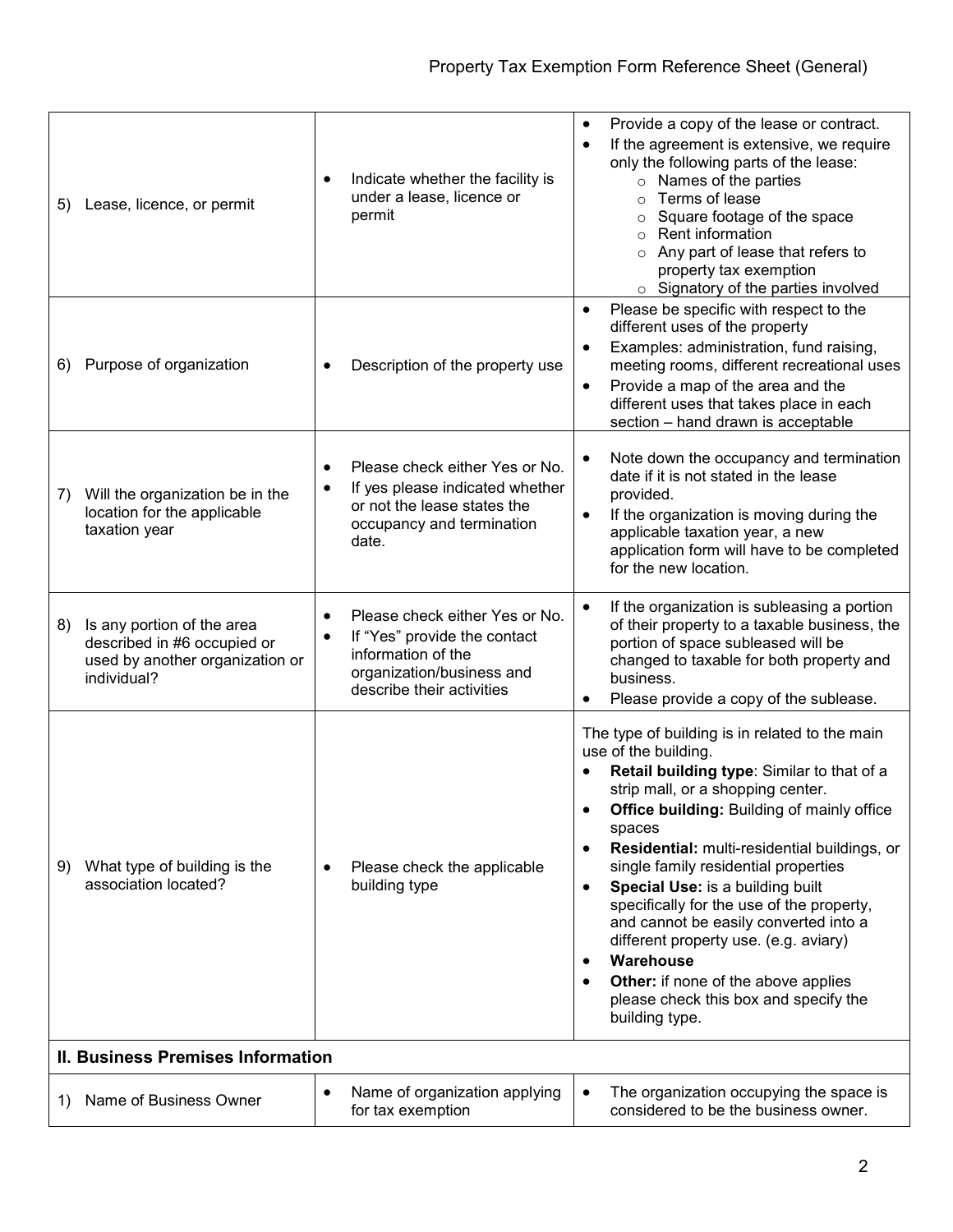| (2) | <b>Mailing Address of Business</b><br>Owner                                                                | $\bullet$              | The mailing address of the<br>business owner                                                                                                                               |                                     |                                                                                                                                                                                                                                                                                                                                                                 |
|-----|------------------------------------------------------------------------------------------------------------|------------------------|----------------------------------------------------------------------------------------------------------------------------------------------------------------------------|-------------------------------------|-----------------------------------------------------------------------------------------------------------------------------------------------------------------------------------------------------------------------------------------------------------------------------------------------------------------------------------------------------------------|
|     | 3) Address of requested<br>exemption premises                                                              | $\bullet$              | The location of the business                                                                                                                                               |                                     |                                                                                                                                                                                                                                                                                                                                                                 |
| 4)  | <b>Business Identifier</b>                                                                                 | $\bullet$              | This information may not be<br>available                                                                                                                                   |                                     | If you do not have this information, please<br>leave it blank.                                                                                                                                                                                                                                                                                                  |
|     | III. Non-Profit Organization Information                                                                   |                        |                                                                                                                                                                            |                                     |                                                                                                                                                                                                                                                                                                                                                                 |
| 1)  | Name of non-profit organization                                                                            |                        | Name of the organization that<br>is seeking exemption                                                                                                                      | $\bullet$<br>$\bullet$              | Please ensure that the name of the<br>organization is the same as what is on the<br>lease.<br>If non-profit organization owns the<br>property, it should be the same name as<br>on the Certificate of Title.                                                                                                                                                    |
| 2)  | Organization's Objectives/<br>purposes                                                                     | $\bullet$              | Describe the activities that<br>take place within the facility or<br>property held by the non-profit<br>organization                                                       |                                     |                                                                                                                                                                                                                                                                                                                                                                 |
| 3)  | Act under which organization is<br>established or incorporated                                             | $\bullet$<br>$\bullet$ | Please state the Act (federal or<br>provincial) in which the<br>organization s incorporated or<br>established in<br>Provide a copy of the<br>Certificate of Incorporation. | $\bullet$<br>$\bullet$<br>$\bullet$ | The Act would be stated on the Certificate of<br>Incorporation. Examples are:<br>Charter Schools - established under the<br><b>Education Act (Formerly School Act)</b><br>Other non-profit organizations can be<br>under the Alberta Societies Act<br>Senior Lodge Accommodation - under<br>the Alberta Housing Act                                             |
| 4)  | Does the organization have<br>registered charitable status with<br>Canada Revenue Agency<br>(CRA)?         | $\bullet$<br>$\bullet$ | Check either Yes or No<br>If Yes provide the registration<br>number                                                                                                        | $\bullet$                           | One of the required documents is a<br>confirmation of your charitable status                                                                                                                                                                                                                                                                                    |
| 5)  | Please provide current list of<br>employees, senior<br>management and directors and<br>their remuneration? | $\bullet$<br>$\bullet$ | This question is waived if non-<br>profit organization is a valid<br>CRA registered charity<br>You can provide just the job<br>titles and their corresponding<br>salary.   | $\bullet$                           | Please provide the top three full-time<br>employees, and senior management<br>including the director.<br>We require this information to ensure that<br>the funds of the non-profit organization<br>are used solely for the purposes of the<br>organization rather than benefiting the<br>organization's director and employees.<br>(AR 281/98 Section 16(1)(c)) |
| 6)  | Does the organization receive<br>funding from external sources?                                            | $\bullet$<br>$\bullet$ | Check either Yes or No<br>If Yes, provide details in an<br>attachment                                                                                                      | $\bullet$<br>$\bullet$              | An example of external funding would be<br>funding from the provincial or federal<br>government<br>Funding from another non-profit or for-<br>profit business outside of your non-profit<br>organization.                                                                                                                                                       |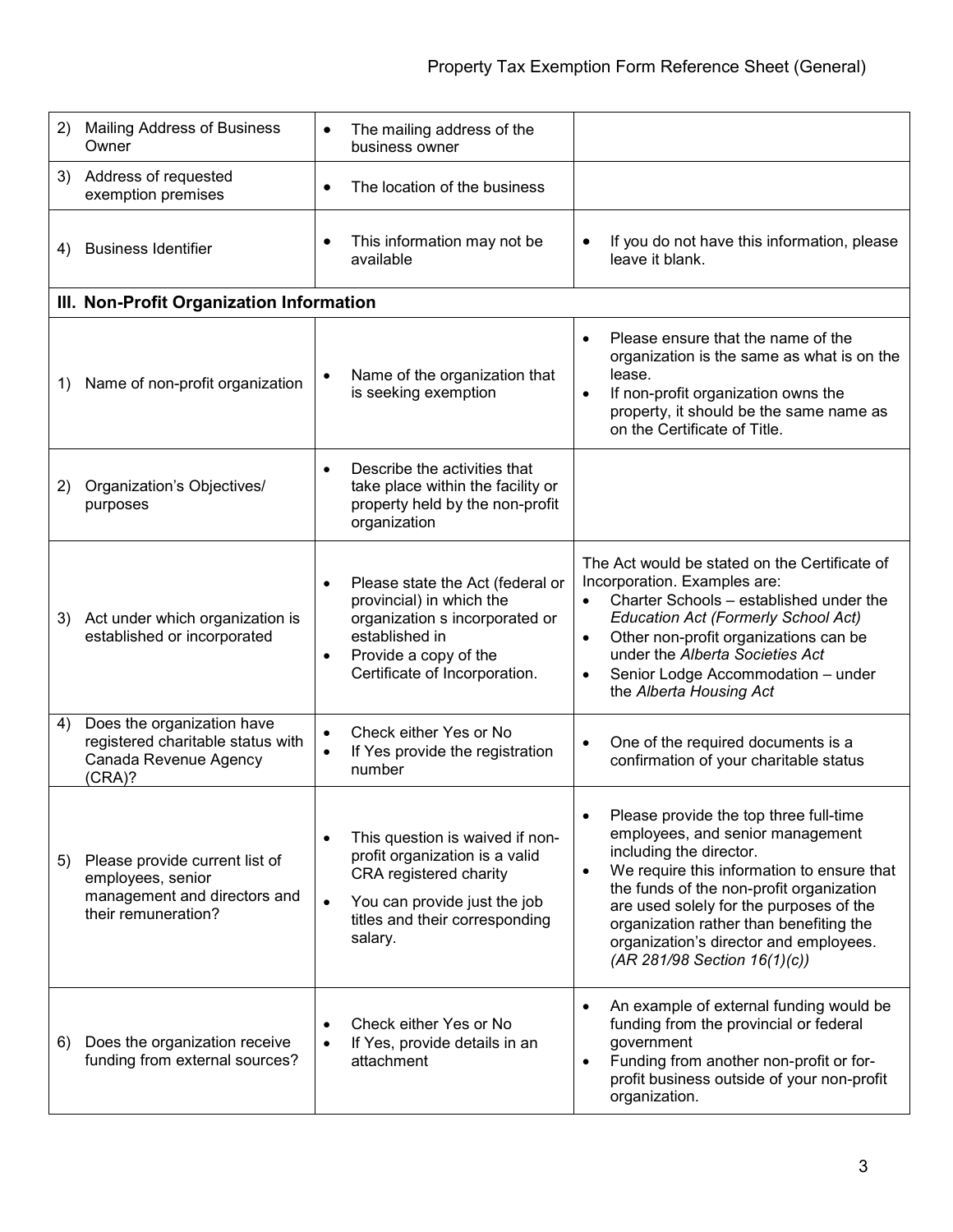| 7) | Has a property occupied by the<br>organization been exempted<br>previously?                                     | Check the boxes<br>$\bullet$<br>Provide address of previously<br>$\bullet$<br>exempt locations, if applicable<br>Provide date of move, if<br>$\bullet$<br>applicable | If your organization moved to a new<br>$\bullet$<br>location, The City needs to make changes<br>to the tax status of your old location as it<br>is not being used for exempt purpose.                                                                                                                                                                                                                                                      |
|----|-----------------------------------------------------------------------------------------------------------------|----------------------------------------------------------------------------------------------------------------------------------------------------------------------|--------------------------------------------------------------------------------------------------------------------------------------------------------------------------------------------------------------------------------------------------------------------------------------------------------------------------------------------------------------------------------------------------------------------------------------------|
|    | IV. Property Use Information                                                                                    |                                                                                                                                                                      |                                                                                                                                                                                                                                                                                                                                                                                                                                            |
| 1) | In a typical month, how many<br>hours is the property open and<br>available for use?                            | Provide the hours of operation<br>$\bullet$                                                                                                                          |                                                                                                                                                                                                                                                                                                                                                                                                                                            |
| 2) | Provide more detail with<br>respect to the hours of use                                                         | Indicate the hours used for (A),<br>$(B)$ , and $(C)$                                                                                                                | We need to determine how many hours<br>$\bullet$<br>the facility is open to the public.<br>Under provincial legislation, for property<br>$\bullet$<br>tax exemption, the property has to be<br>open to the public, with no restrictions for<br>70% of the time.<br>For business tax exemption, the Business<br>$\bullet$<br>Tax Bylaw has no provisions with respect<br>to restrictions and the amount of time the<br>premises are in use. |
| 3) | Are users required to pay a<br>fee?                                                                             | Check either Yes or No<br>If no, please provide the fee<br>amounts in detail                                                                                         | For property tax exemption, a fee more<br>$\bullet$<br>than a minor entrance or service fee can<br>be considered a restrictive factor.                                                                                                                                                                                                                                                                                                     |
| 4) | Are memberships related to the<br>use of the property?                                                          | Check either Yes or No<br>$\bullet$<br>Provide details if Yes<br>$\bullet$                                                                                           | For property tax exemption, a mandatory<br>$\bullet$<br>membership can be considered a<br>restrictive factor unless the requirement is<br>to complete an application and pay a<br>minor membership fee.                                                                                                                                                                                                                                    |
| 5) | Are there reasons why<br>someone would be denied<br>access to the property?                                     | Check either Yes or No<br>Provide details if Yes                                                                                                                     | For property tax exemption, denying<br>$\bullet$<br>access because of age, race, religion,<br>ability to pay and so on can be considered<br>a restrictive factor.<br>The organization should encourage the<br>$\bullet$<br>general public to use the facility and the<br>services they provide.                                                                                                                                            |
| 6) | Provide copies of the schedule<br>used to coordinate the uses of<br>the property                                | Three months is sufficient                                                                                                                                           | We also need verification that the<br>$\bullet$<br>intended uses of the public are made<br>available to the public.                                                                                                                                                                                                                                                                                                                        |
| 7) | Do you have a policy to allow<br>the general public who cannot<br>meet the requirements to use<br>the facility? | Check either Yes or No<br>Provide details if Yes<br>$\bullet$                                                                                                        | The policy must clearly show that<br>$\bullet$<br>although there are restrictions to the<br>organizations, the general public either<br>through payment plans or some other<br>considerations is able to meet the<br>requirements.                                                                                                                                                                                                         |
|    | V. Retail Commercial, Licensed Area                                                                             |                                                                                                                                                                      |                                                                                                                                                                                                                                                                                                                                                                                                                                            |
| 1) | Are there any goods, food,<br>beverages, or services sold<br>from this location?                                | Select appropriate answer<br>If "No" go to question number<br>$\bullet$<br>6                                                                                         | The purpose of this section is to confirm<br>$\bullet$<br>that revenues from any commercial<br>activity are used strictly for the operations<br>of the non-profit organization                                                                                                                                                                                                                                                             |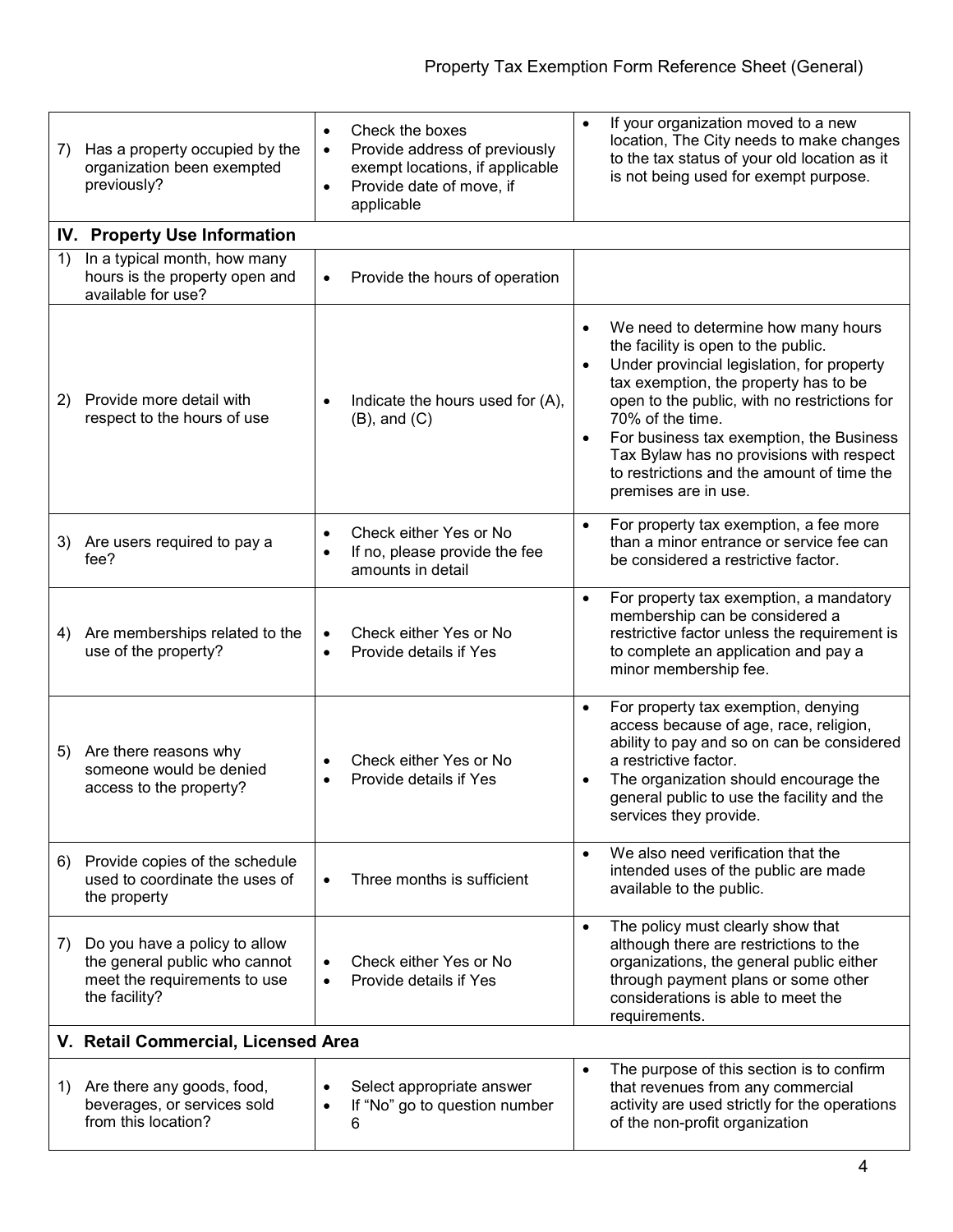| 2) | What goods or services are<br>sold from the retail commercial<br>area?                                                    | $\bullet$              | List the goods or services sold<br>in the commercial area.                                                                                                                                                                       |           |                                                                                                                                                                                            |
|----|---------------------------------------------------------------------------------------------------------------------------|------------------------|----------------------------------------------------------------------------------------------------------------------------------------------------------------------------------------------------------------------------------|-----------|--------------------------------------------------------------------------------------------------------------------------------------------------------------------------------------------|
| 3) | Who operates and occupies the<br>retail commercial area?                                                                  | $\bullet$<br>$\bullet$ | Check either the non-profit<br>organization applying for the<br>exemption or a different<br>organization<br>Provide the names of the other<br>organization operating the<br>commercial area.                                     |           |                                                                                                                                                                                            |
| 4) | What are funds generated from<br>the retail commercial area used<br>for?                                                  | $\bullet$<br>$\bullet$ | Please indicate what the funds<br>from the commercial area are<br>used for<br>Example: pay for operational<br>cost, maintenance of the<br>facility, wages for employees,<br>programs that are provided to<br>the community, etc. | $\bullet$ | The net income generated from the<br>commercial area must be used to fund the<br>operational costs and capital costs of the<br>exempt organization.                                        |
| 5) | Are the goods or services<br>provided in the facility similar to<br>goods and services provide by<br>other organizations? | $\bullet$<br>$\bullet$ | Check either "Yes" or "No"<br>If "Yes", please provide lists of<br>organizations                                                                                                                                                 |           | The list does not have to be all inclusive,<br>five similar organizations or businesses is<br>sufficient                                                                                   |
| 6) | Is an area within the facility<br>under the Alberta Gaming and<br>Liquor Regulation                                       | $\bullet$              | Check either "Yes" or "No"<br>Provide a copy of your licence.                                                                                                                                                                    |           | We have to confirm the class of licence<br>held, such as a "Class C" or a special<br>event licence, as stated in section 8(1) of<br>COPTER and section 18(2) of the<br>Business Tax Bylaw. |

## **Property Use Information Specific to a Facility Operated and Used by a Non-Profit Organization**

- Please provide detailed answers to all property use information specific to the facility
- The questions in this section is specific to the type of facility and the use of the property by the non-profit organization requesting the tax exemption

#### **Contact Information**

• Please provide the contact information of who Assessment can contact if further information is required, and the names of the president or director and treasurer

## **Other Required Information**

Please provide all the required documents as stated on the form.

## **Acknowledgement and Certification (for all organizations)**

- Please read the certification carefully
- Ensure the individual completing this section and submitting the application has the authority to represent the organization
- Sign and date